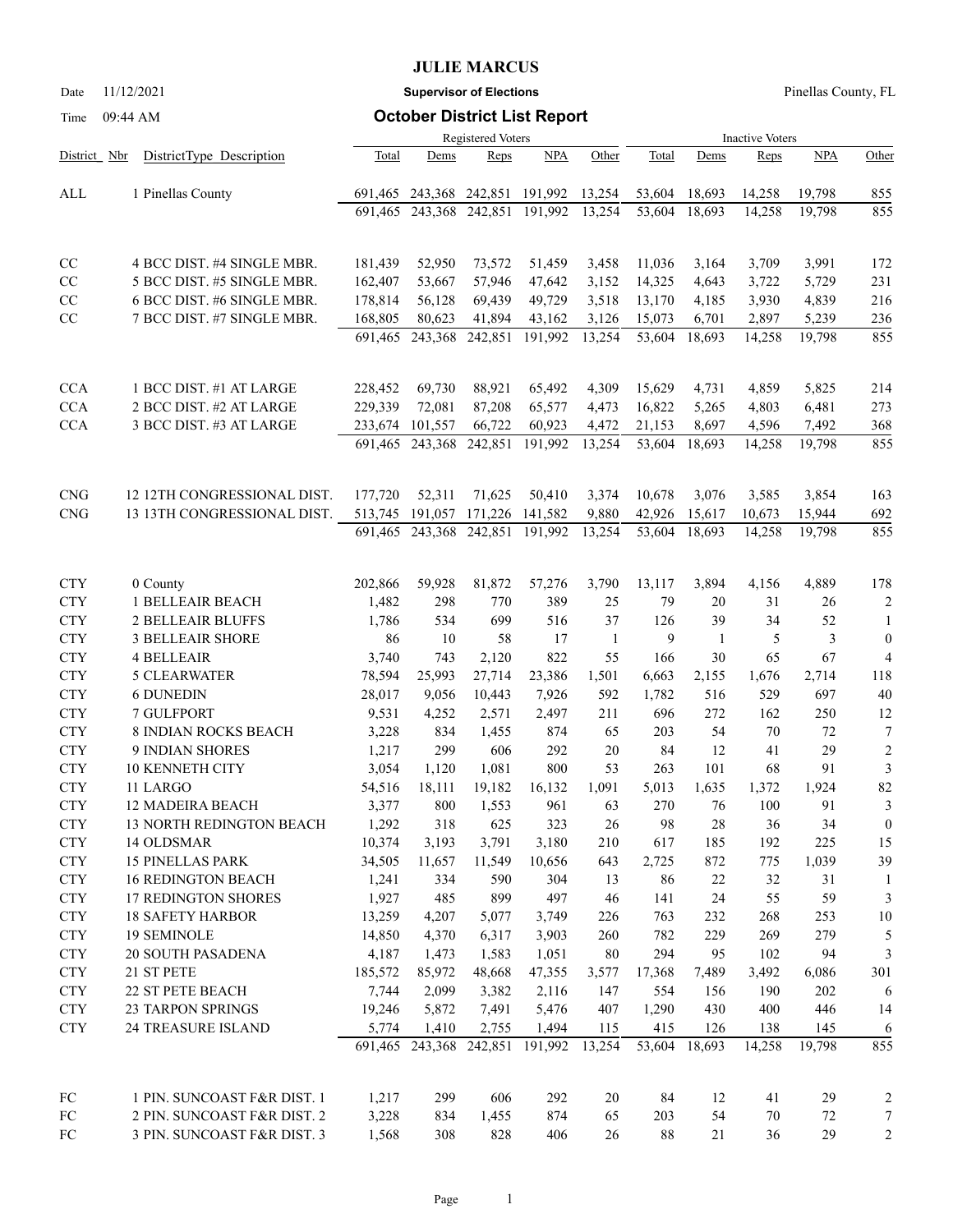### **JULIE MARCUS**

Date 11/12/2021 **Supervisor of Elections** Pinellas County, FL

## Time 09:44 AM **October District List Report**

|                |                                   | Registered Voters                  |                              |                                    |                            |                          |                              | <b>Inactive Voters</b>     |                                  |                              |                              |  |  |
|----------------|-----------------------------------|------------------------------------|------------------------------|------------------------------------|----------------------------|--------------------------|------------------------------|----------------------------|----------------------------------|------------------------------|------------------------------|--|--|
| District Nbr   | DistrictType Description          | Total                              | Dems                         | Reps                               | <b>NPA</b>                 | Other                    | Total                        | Dems                       | Reps                             | <b>NPA</b>                   | Other                        |  |  |
| ${\rm FC}$     | 4 PIN. SUNCOAST F&R DIST. 4       | 3,705                              | 994                          | 1,695                              | 953                        | 63                       | 162                          | 38                         | 62                               | 59                           | 3                            |  |  |
| ${\rm FC}$     | 5 PIN. SUNCOAST F&R DIST. 5       | 4,521                              | 1,149                        | 2,086                              | 1,188                      | 98                       | 221                          | 54                         | 82                               | 84                           | -1                           |  |  |
| FC             | <b>6 E. LAKE TARPON SPEC FIRE</b> | 25,901                             | 6,507                        | 11,764                             | 7,159                      | 471                      | 1,382                        | 344                        | 555                              | 468                          | 15                           |  |  |
| FC             | 7 LEALMAN FIRE DIST.              | 23,115                             | 8,299                        | 7,337                              | 7,076                      | 403                      | 1,753                        | 616                        | 438                              | 673                          | $26\,$                       |  |  |
| FC             | 8 PALM HARBOR FIRE DIST.          | 47,096                             | 13,085                       | 19,733                             | 13,370                     | 908                      | 2,795                        | 760                        | 977                              | 1,018                        | 40                           |  |  |
|                |                                   | 110,351                            | 31,475                       | 45,504                             | 31,318                     | 2,054                    | 6,688                        | 1,899                      | 2,261                            | 2,432                        | 96                           |  |  |
| HSE            | 64 64TH STATE HOUSE DIST.         | 39,352                             | 11,632                       | 15,722                             | 11,285                     | 713                      | 2,255                        | 622                        | 811                              | 788                          | 34                           |  |  |
| <b>HSE</b>     | 65 65TH STATE HOUSE DIST.         | 127,523                            | 37,039                       | 51,939                             | 36,078                     | 2,467                    | 7,748                        | 2,250                      | 2,579                            | 2,797                        | 122                          |  |  |
| <b>HSE</b>     | 66 66TH STATE HOUSE DIST.         | 122,368                            | 37,168                       | 49,036                             | 33,871                     | 2,293                    | 8,921                        | 2,768                      | 2,608                            | 3,412                        | 133                          |  |  |
| <b>HSE</b>     | 67 67TH STATE HOUSE DIST.         | 108,156                            | 36,058                       | 37,499                             | 32,484                     | 2,115                    | 9,305                        | 2,996                      | 2,410                            | 3,744                        | 155                          |  |  |
| <b>HSE</b>     | 68 68TH STATE HOUSE DIST.         | 118,336                            | 44,232                       | 38,136                             | 33,475                     | 2,493                    | 11,063                       | 3,976                      | 2,781                            | 4,103                        | 203                          |  |  |
| <b>HSE</b>     | 69 69TH STATE HOUSE DIST.         | 121,805                            | 42,351                       | 43,916                             | 33,177                     | 2,361                    | 8,805                        | 3,123                      | 2,411                            | 3,143                        | 128                          |  |  |
| <b>HSE</b>     | 70 70TH STATE HOUSE DIST          | 53,925<br>691,465                  | 34,888<br>243,368            | 6,603<br>242,851                   | 11,622<br>191,992          | 812<br>13,254            | 5,507<br>53,604              | 2,958<br>18.693            | 658<br>14,258                    | 1,811<br>19,798              | 80<br>855                    |  |  |
| <b>OCN</b>     | 9 9TH OLD CONG DIST               | $\boldsymbol{0}$                   | $\boldsymbol{0}$             | $\boldsymbol{0}$                   | $\boldsymbol{0}$           | $\mathbf{0}$             | $\boldsymbol{0}$             | $\overline{0}$             | $\boldsymbol{0}$                 | $\boldsymbol{0}$             | $\boldsymbol{0}$             |  |  |
| <b>OCN</b>     | 10 10TH OLD CONG DIST             | $\mathbf{0}$                       | $\mathbf{0}$                 | $\mathbf{0}$                       | $\mathbf{0}$               | $\theta$                 | $\theta$                     | $\overline{0}$             | $\mathbf{0}$                     | $\mathbf{0}$                 | $\boldsymbol{0}$             |  |  |
| <b>OCN</b>     | 11 11TH OLD CONG DIST             | $\boldsymbol{0}$                   | $\mathbf{0}$                 | $\boldsymbol{0}$                   | $\overline{0}$             | $\overline{0}$           | $\mathbf{0}$                 | $\overline{0}$             | $\boldsymbol{0}$                 | $\boldsymbol{0}$             | $\boldsymbol{0}$             |  |  |
|                |                                   | $\overline{0}$                     | $\theta$                     | $\theta$                           | $\theta$                   | $\theta$                 | $\theta$                     | $\Omega$                   | $\theta$                         | $\theta$                     | $\mathbf{0}$                 |  |  |
| $\rm SB$       | 4 SB DIST. #4 SINGLE MBR.         | 181,439                            | 52,950                       | 73,572                             | 51,459                     | 3,458                    | 11,036                       | 3,164                      | 3,709                            | 3,991                        | 172                          |  |  |
| $\rm SB$       | 5 SB DIST. #5 SINGLE MBR.         | 162,407                            | 53,667                       | 57,946                             | 47,642                     | 3,152                    | 14,325                       | 4,643                      | 3,722                            | 5,729                        | 231                          |  |  |
| $\rm SB$       | 6 SB DIST. #6 SINGLE MBR.         | 178,814                            | 56,128                       | 69,439                             | 49,729                     | 3,518                    | 13,170                       | 4,185                      | 3,930                            | 4,839                        | 216                          |  |  |
| SB             | 7 SB DIST. #7 SINGLE MBR.         | 168,805                            | 80,623                       | 41,894                             | 43,162                     | 3,126                    | 15,073                       | 6,701                      | 2,897                            | 5,239                        | 236                          |  |  |
|                |                                   | 691,465                            | 243,368                      | 242,851                            | 191,992                    | 13,254                   | 53,604                       | 18,693                     | 14,258                           | 19,798                       | 855                          |  |  |
| <b>SBA</b>     | 1 SB DIST. #1 AT LARGE            | $\boldsymbol{0}$                   | $\boldsymbol{0}$             | $\boldsymbol{0}$                   | $\boldsymbol{0}$           | $\mathbf{0}$             | $\boldsymbol{0}$             | $\boldsymbol{0}$           | $\boldsymbol{0}$                 | $\boldsymbol{0}$             | $\boldsymbol{0}$             |  |  |
| SBA            | 2 SB DIST. #2 AT LARGE            | $\boldsymbol{0}$                   | $\boldsymbol{0}$             | $\boldsymbol{0}$                   | $\overline{0}$             | $\mathbf{0}$             | $\mathbf{0}$                 | $\overline{0}$             | $\mathbf{0}$                     | $\mathbf{0}$                 | $\boldsymbol{0}$             |  |  |
| <b>SBA</b>     | 3 SB DIST. #3 AT LARGE            | $\boldsymbol{0}$<br>$\overline{0}$ | $\boldsymbol{0}$<br>$\theta$ | $\boldsymbol{0}$<br>$\overline{0}$ | $\overline{0}$<br>$\theta$ | $\mathbf{0}$<br>$\theta$ | $\boldsymbol{0}$<br>$\theta$ | $\overline{0}$<br>$\Omega$ | $\boldsymbol{0}$<br>$\mathbf{0}$ | $\boldsymbol{0}$<br>$\theta$ | $\boldsymbol{0}$<br>$\theta$ |  |  |
| <b>SEN</b>     | 16 16TH STATE SENATE DIST         | 251,694                            | 77,098                       | 97,186                             | 72,564                     | 4,846                    | 17,774                       | 5,418                      | 5,293                            | 6,781                        | 282                          |  |  |
| <b>SEN</b>     | 19 19TH STATE SENATE DIST.        | 92,666                             | 52,393                       | 16,740                             | 21,876                     | 1,657                    | 9,227                        | 4,489                      | 1,456                            | 3,124                        | 158                          |  |  |
| SEN            | 24 24TH STATE SENATE DIST         |                                    | 347,105 113,877              | 128,925                            | 97,552                     | 6,751                    | 26,603                       | 8,786                      | 7,509                            | 9,893                        | 415                          |  |  |
|                |                                   |                                    | 691,465 243,368              | 242,851                            | 191,992                    | 13,254                   | 53,604                       | 18,693                     | 14,258                           | 19,798                       | 855                          |  |  |
| <b>TAX</b>     | 1 COURTHOUSE REGULAR              | 1,052                              | 390                          | 345                                | 296                        | 21                       | 123                          | 33                         | 58                               | 31                           | $\mathbf{1}$                 |  |  |
| TAX            | 2 COURTHOUSE NON COUNTY           | 405                                | 134                          | 131                                | 130                        | 10                       | 716                          | 278                        | 113                              | 317                          | $\,$ 8 $\,$                  |  |  |
| $\mathrm{TAX}$ | 3 COURTHOUSE NON STATE            | $\boldsymbol{0}$                   | $\boldsymbol{0}$             | $\boldsymbol{0}$                   | $\boldsymbol{0}$           | $\boldsymbol{0}$         | $\boldsymbol{0}$             | $\boldsymbol{0}$           | $\boldsymbol{0}$                 | $\boldsymbol{0}$             | $\boldsymbol{0}$             |  |  |
| $\mathrm{TAX}$ | 4 EAST LAKE OAKS COMM. DEV        | 672                                | 187                          | 253                                | 223                        | 9                        | 31                           | 9                          | 8                                | 13                           | 1                            |  |  |
| $\mathrm{TAX}$ | 5 ENTRADA COMM. DEV. DIST         | $\boldsymbol{0}$                   | $\boldsymbol{0}$             | $\boldsymbol{0}$                   | $\boldsymbol{0}$           | $\boldsymbol{0}$         | $\boldsymbol{0}$             | $\boldsymbol{0}$           | $\boldsymbol{0}$                 | $\boldsymbol{0}$             | $\boldsymbol{0}$             |  |  |
| <b>TAX</b>     | <b>6 CLEARWATER CAY COMM. DE'</b> | 646                                | 180                          | 212                                | 232                        | 22                       | 69                           | 20                         | 30                               | 18                           | 1                            |  |  |
| <b>TAX</b>     | 7 SNUG HARBOR COMM. DEV. D        | $\boldsymbol{0}$                   | $\boldsymbol{0}$             | $\boldsymbol{0}$                   | $\boldsymbol{0}$           | $\mathbf{0}$             | $\boldsymbol{0}$             | $\boldsymbol{0}$           | $\boldsymbol{0}$                 | $\boldsymbol{0}$             | $\boldsymbol{0}$             |  |  |
|                |                                   | 2,775                              | 891                          | 941                                | 881                        | 62                       | 939                          | 340                        | 209                              | 379                          | 11                           |  |  |
| <b>WRD</b>     | 11 Belleair Beach                 | 1,482                              | 298                          | 770                                | 389                        | 25                       | 79                           | 20                         | 31                               | 26                           | 2                            |  |  |